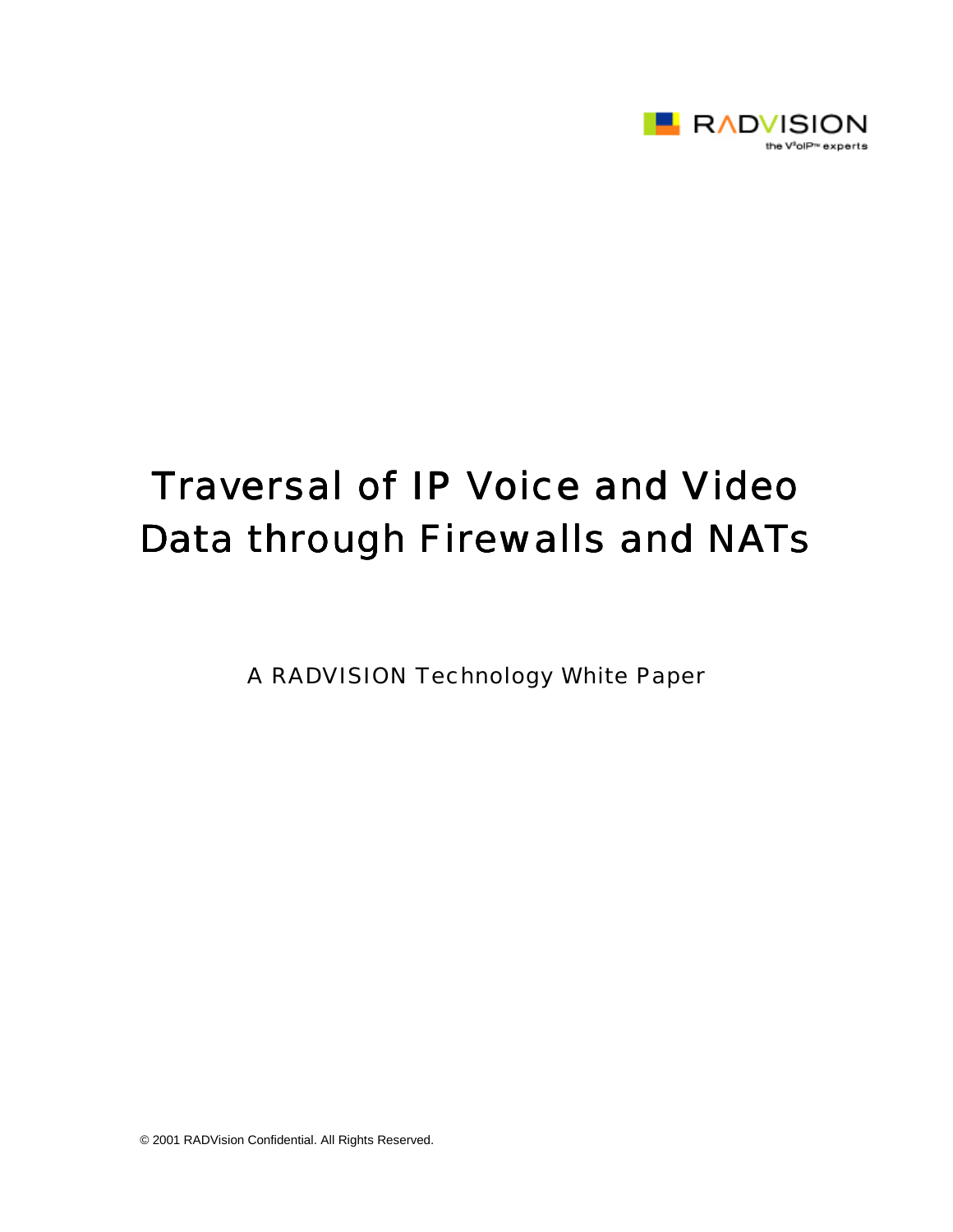# Contents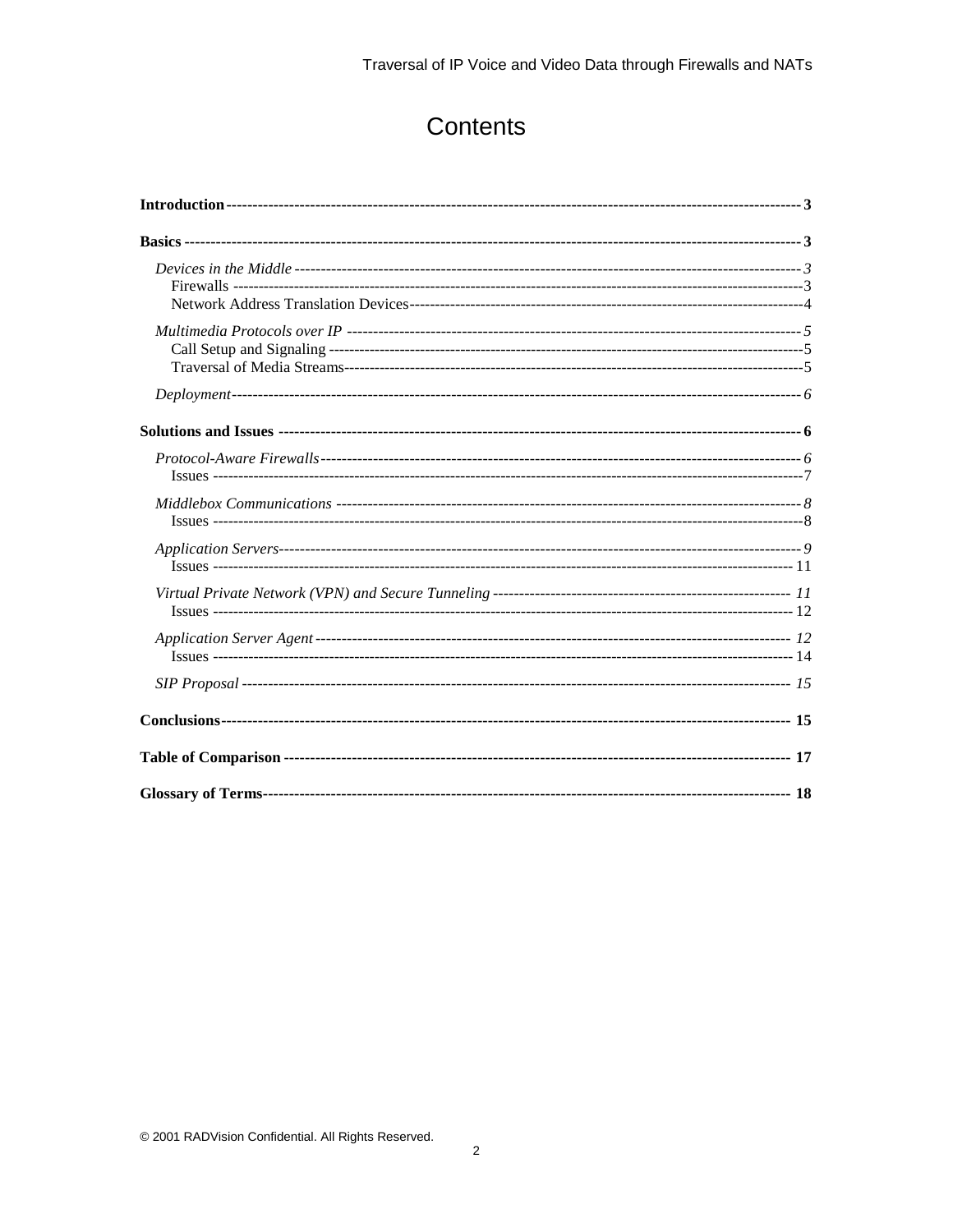# <span id="page-2-0"></span>**Introduction**

In recent years the Voice over IP and the Multimedia over IP industries have been gradually moving from an experimental stage to real deployment. Multimedia over IP communications run on the same IP networks as other IP applications. Almost all these IP networks deploy Firewalls and/or NAT devices, for security

Unfortunately, the inherent characteristics of Multimedia over IP protocols are in conflict with most current mechanisms employed by Firewall and NATS, resulting in "slower-thandesired" deployment of Multimedia over IP communications. As a result of this trend there is a growing awareness of the Firewalls/IP predicament.

A number of organizations and vendors have presented proposals and solutions to overcome the problem. There is no single solution. The complexity of the problem together with the diversity of existing topologies means that different solutions are needed for different cases.

In this white paper RADVISION examines the implications of traversing voice and video packet data through Firewalls and NAT devices and describes a selection of solutions and the issues they raise.

# **Basics**

This section takes a brief look at Firewalls and NATs, how they work and how they coexist with Multimedia over IP Protocols.

### **Devices in the Middle**

The most common method for preventing undesirable penetration of a network is to place a device between the "inside" network and the rest of the world, the "outside" network. These devices fall into two categories: Firewalls and Network Address Translation devices (or a combination of both).

#### **Firewalls**

A **Firewall** is a barrier device placed between two separate Networks.

The two most prevalent types of Firewalls are Packet Filters and Application Layer Gateways and they work as follows:

 **Packet Filters** block traffic. Packet Filters are also called Screening Routers. The filtering method is based on IP address and/or port numbers. Packet Filters examine information at the packet header level. They impose security restrictions at lower layers usually by inspecting IP and TCP /UDP packet headers against tables of filtering rules. Based on the information it extracts from the packet headers, the Packet Filter makes security decisions such as "forward this packet" or "don't forward this packet".

"Packet Filters" Firewalls typically use static rules for allowing desirable data (that is normally blocked by them) to pass through.

There are two kinds of static rules—well known and configurable:

- An example of a well-known rule is the TCP port 443 used for HTTP over TLS/SSL (HTTPS). This address is traversable through any Firewall since Firewalls are not capable of decrypting the data transmitted on this secured connection.
- − Configurable rules typically consist of source and destination addresses that are allowed to send and receive data through the Firewall. Both source and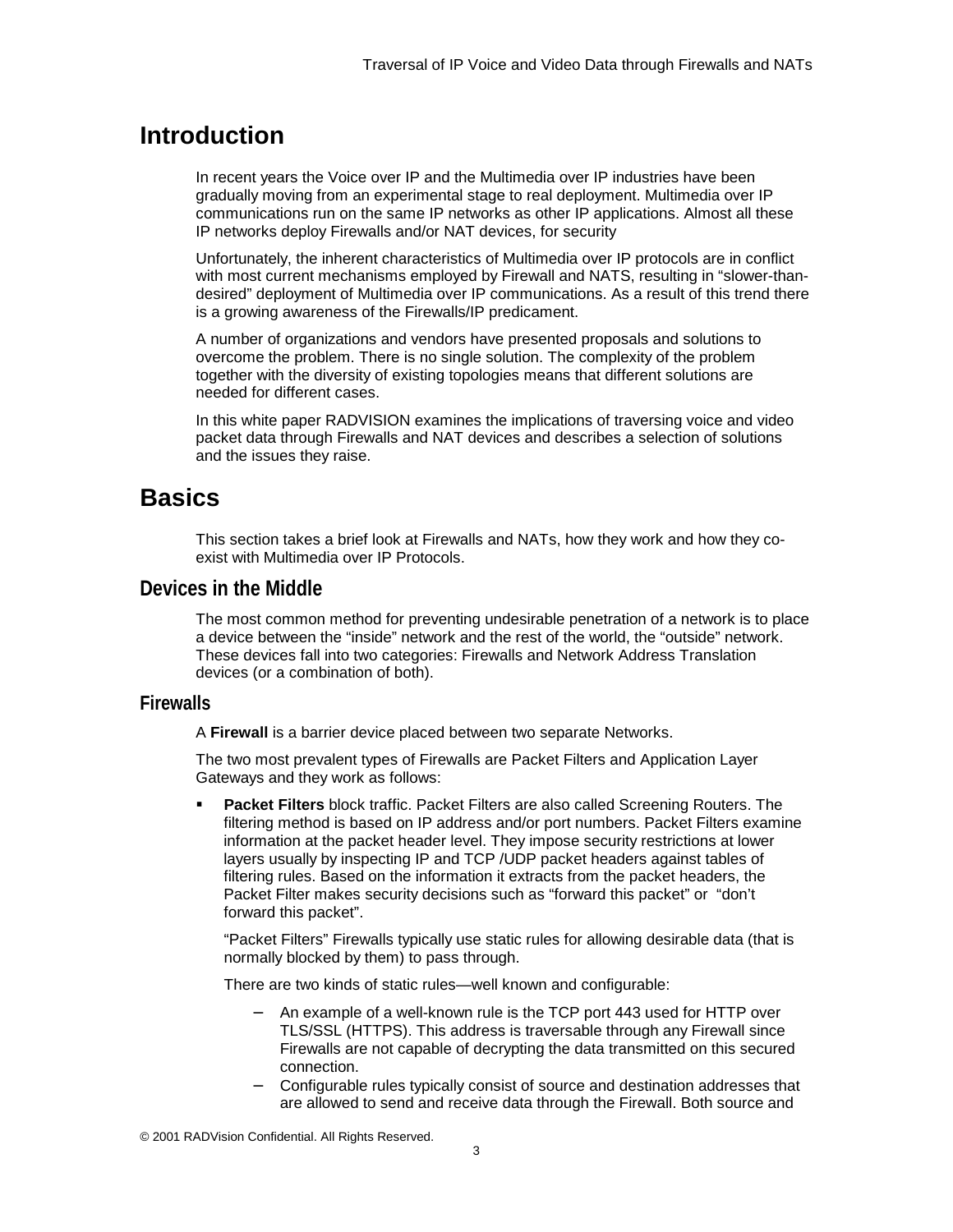destination addresses are defined by a range of IP addresses, UDP or TCP port numbers and the protocol identifier, which is embedded in a UDP or a TCP payload. Not all Firewalls support configurable rules.

<span id="page-3-0"></span> **Application Level Gateways (ALGs)** serve as a relay between two networks. ALGs are application-aware entities that examine application protocol flows and only allow messages that conform to security policies to pass through. ALGs may also modify messages so that they will conform to the policies and be able to pass through. ALGs are discussed in detail in the section "[Protocol-Aware Firewalls"](#page-5-0) below.

Sometimes ALGs are erroneously referred to as Proxies. There is a difference between the two. ALGs are transparent to the multimedia entities but Proxies are not. Proxies are an integral part of the multimedia system. For example, for H.323 the Proxy would be a gatekeeper (most probably with basic/limited functionality) while for SIP it would be a specialized SIP Proxy.

A Firewall can be implemented in a single router that filters out unwanted packets or it can use a variety of technologies in a combination of routers and hosts. In the latter, network administrators centrally define and maintain the restriction policies. Today many Firewalls combine filtering functionality (described above) with NAT functions (described in the following section).

#### **Network Address Translation Devices**

Network Address Translation (NAT<sup>1</sup>) devices translate an IP address used within one network to a different IP address known within another network. One network is designated the *inside* network (for example, an enterprise LAN) and the other is the *outside* (for example, the Internet). Users on the inside network can see the outside network but the outside cannot see the inside users, as all communication with the outside network is via the translation device.

Each outgoing or incoming request must go through a translation process, which is dynamic and transparent to the applications. This provides an opportunity to qualify the data by matching the source and destination of a packet in one direction to those of a packet in the opposite direction.

Typically, NAT devices let all the outgoing traffic traverse network boundaries. The addressing information of the packet is stored with a timeout. Packets flowing in an opposite direction that have matching addresses are allowed into the internal network. This technique of creating dynamic rules is called "pinholing".

Typically, on outgoing packets a NAT device map local inside network addresses to one or more global outside IP addresses. On incoming packets the NAT device maps global IP addresses back into local IP addresses.

There are two flavors of Network Address Translation devices:

- A Network Address Translation (**NAT)** device allows an organization to use a range of private IP addresses when communicating within an inside network and to share a small pool of public IP addresses when communicating with an outside network.
- A Network Address Port Translator (**NAPT**) or Port Address Translator (**PAT** for short) device has a block of inside addresses and one or more outside addresses. The port number is the differentiator, as shown in [Figure 1.](#page-4-0)

© 2001 RADVision Confidential. All Rights Reserved.

-

<sup>1</sup> The generic term NAT is used in this document to indicate both forms of Network Address Translation, unless otherwise specifically stated.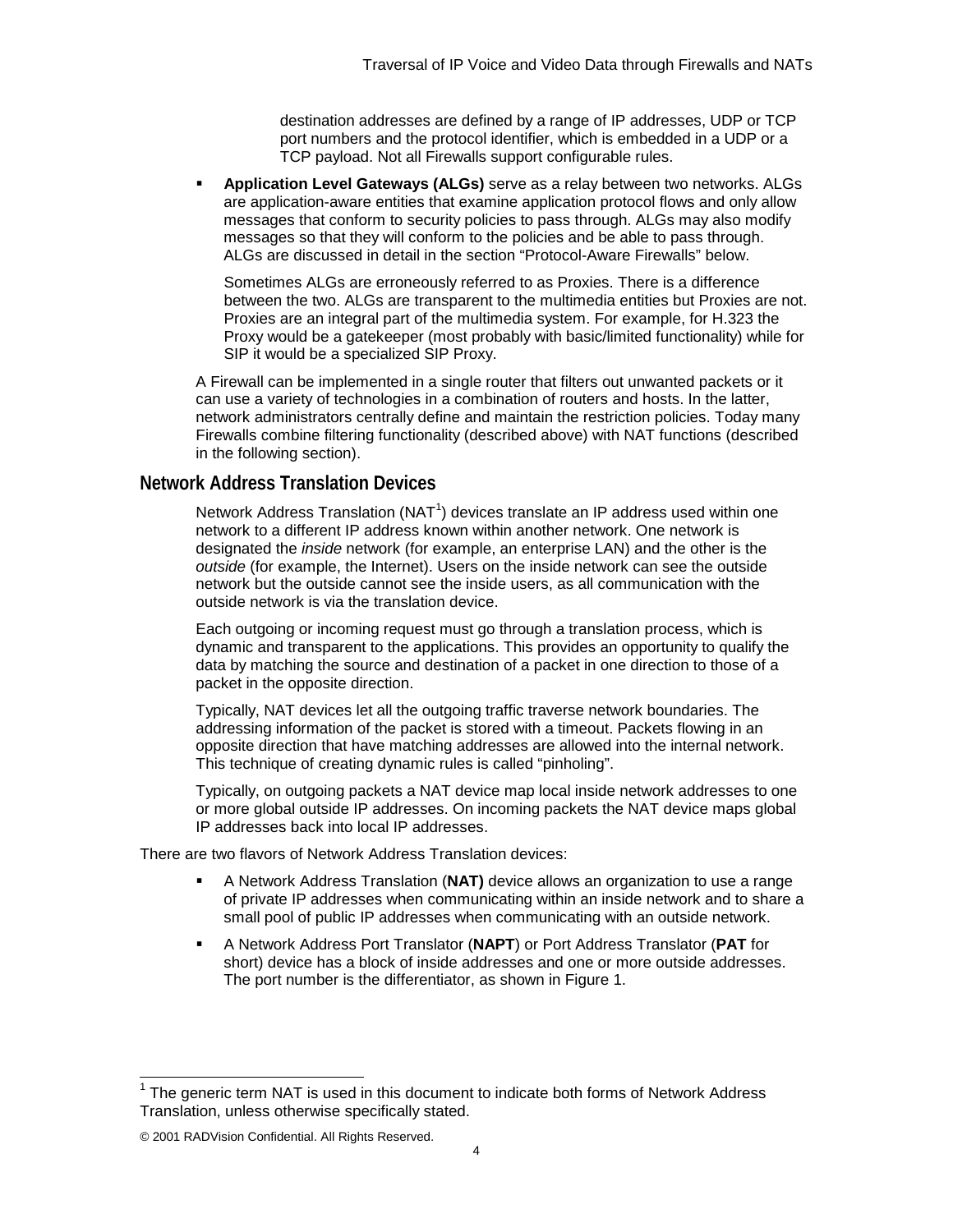<span id="page-4-0"></span>

#### **Figure 1: Network Address Port Translation**

## **Multimedia Protocols over IP**

Multimedia Protocols over IP have particular characteristics that impact Firewall and NAT solutions. To understand this, we take a brief look at what call setup/signaling and media stream traversal mean to Multimedia Protocols over IP.

#### **Call Setup and Signaling**

The protocols used for voice and video call setup and signaling over IP are SIP, H.323, MGCP and Megaco/H.248. These protocols use TCP as well as UDP for call setup and transport. TCP and UDP use port numbers to identify individual connections.

In all the above-mentioned IP protocols, transport addresses<sup>2</sup> are embedded in the messages of the protocol. This results in a "conflict of interests".

Firewalls are configured with strict rules specifying static ports through which desirable data can pass while undesirable data is blocked. H.323 uses dynamically allocated port numbers. For example, an H.323 call typically requires a TCP connection for H.245 signaling and H.245 does not have a well-known port associated with it. The H.245 port is dynamic so it is clear that the Firewall will block the H.245 message and the call signaling procedure will fail.

Similar issues affect NAT devices. For example, a SIP User Agent A, inside the network and behind a NAT, sends an INVITE message to User Agent B on the outside. In the simplest case, User Agent B extracts the *From* address from the INVITE message and sends a *200* (Ok) response to this address. Because the INVITE message came from User Agent A behind the NAT, the *From* address is "fictitious" (private) and incorrect. The *200* will not succeed and the call will not be connected.

### **Traversal of Media Streams**

All multimedia IP protocols use RTP for transporting the media streams. RTP runs over UDP and has no fixed ports associated with  $i<sup>3</sup>$ . Each type of media stream has one or more channels but each channel requires its own pinhole to be opened. This means that for the media stream to traverse the Firewall, the Firewall needs to open many UDP pinholes for each call session. Thus the network behind the Firewall is exposed defeating the *raison d'être* of the Firewall!

 2 Transport addresses are IP addresses together with UDP or TCP ports.

 $3$  The call signaling protocol dynamically assigns the ports.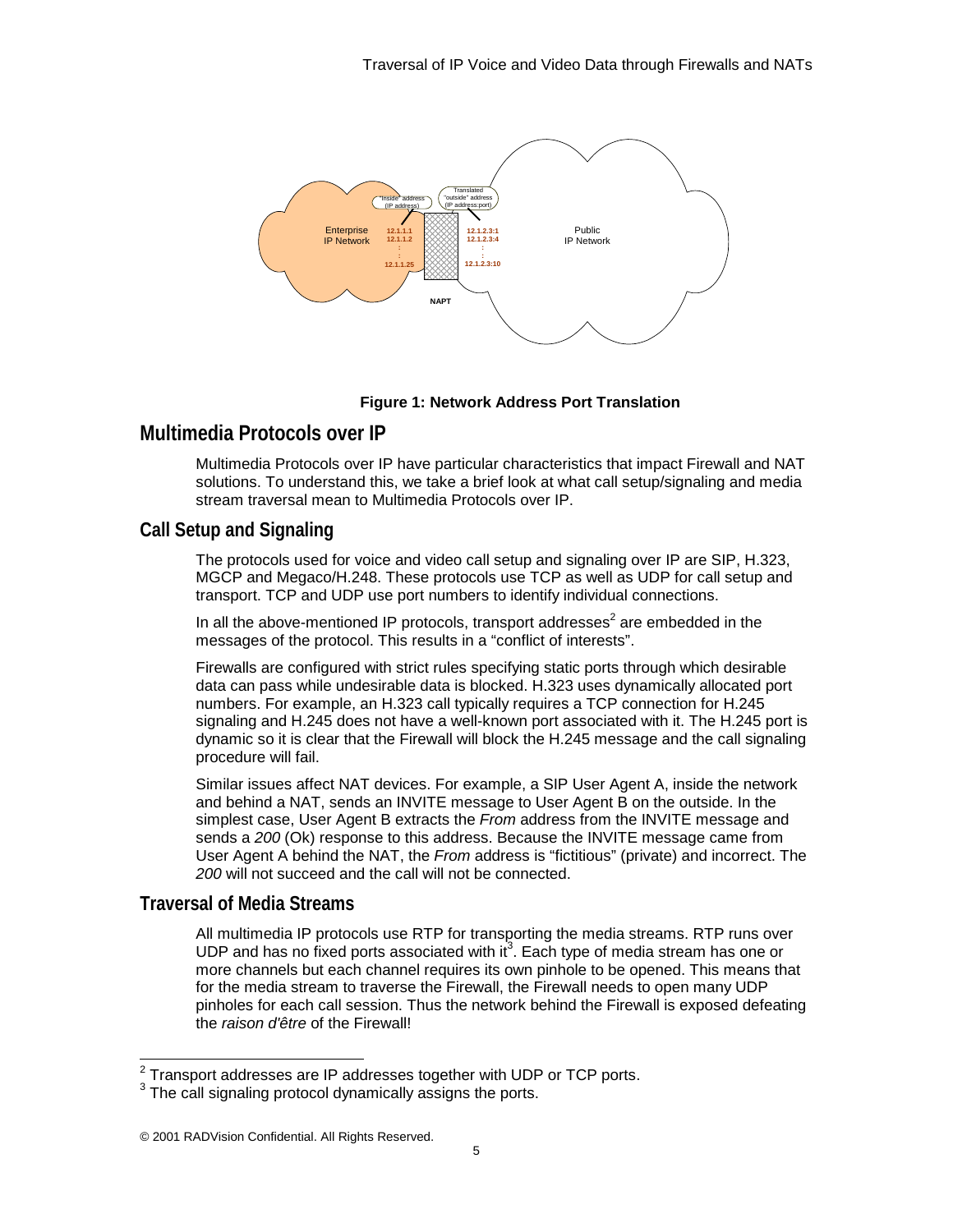<span id="page-5-0"></span>Even if though the pinholing technique, described above, would be applied to the outgoing media flow, it would not solve the whole problem. Typically, the incoming and the outgoing media streams within the same multimedia session do not follow the same paths, in terms of UDP port numbers (and in some applications even in terms of IP addresses).

A further problem arises from the fact that multimedia protocols don't necessarily know the source port of the media stream. This means that in some cases even applicationaware Firewalls would not be able to dynamically open minimal tight pinholes.

Because of its connection-oriented nature TCP has traditionally traversed Firewalls more easily. Some of the solutions suggest traversing of media over TCP or/and using TCP tunneling. However, TCP has been designed for reliable streaming of large blocks of time insensitive information. Voice and video data is time sensitive (real-time) and relies on fast delivery of small unreliable packets. UDP is well suited for real-time media streams while using TCP for media streams results in poor voice and video quality.

# **Deployment**

Another factor to consider is the actual working environment of the network. Firewalls and NATs are widely deployed in many types of environments, supporting a variety of topologies and serving a variety of users. Each type of environment, topology or user may require a different type of security solution. For example, where an MIS department of a large enterprise administers and controls the network and its security policies, a small home office typically has a few computers, uses an off-the-shelf NAT device and relies on an ISP for network services.

Further, legacy investment in Firewalls and NATs, including the establishment of policies, results in a reluctance to change or upgrade hardware devices and/or security policies.

# **Solutions and Issues**

The "Basics" section described the main types of devices that control the traversal of desir[able dat](#page-2-0)a between separate networks and the conflict between these devices and the inherent characteristics of Multimedia over IP Protocols. This section presents a number of solutions and examines how effective they are in terms of protocol awareness, performance and stability, media stream traversal, deployment, and/or upgrading.

## **Protocol-Aware Firewalls**

The mechanisms on which Firewalls and NAT devices are built need to know the IP address and/or port of the incoming or outgoing data. As all Multimedia over IP Protocols embed the IP addresses and ports in the protocol messages, a Firewall or NAT device needs to have knowledge of the protocol so that it can extract, use or alter the IP address/port. One way of making this knowledge available to the Firewall is at the application level. An ALG Firewall can be designed to be protocol-aware for specific protocols.

In order to complete the solution, usually ALGs also control new incoming calls by maintaining a configurable access list of the addresses of multimedia entities.

Figure 2 shows a SIP or H.323 IP phone inside an enterprise IP network calling a [telephone](#page-6-0) on an outside Public Network via a protocol-aware ALG Firewall.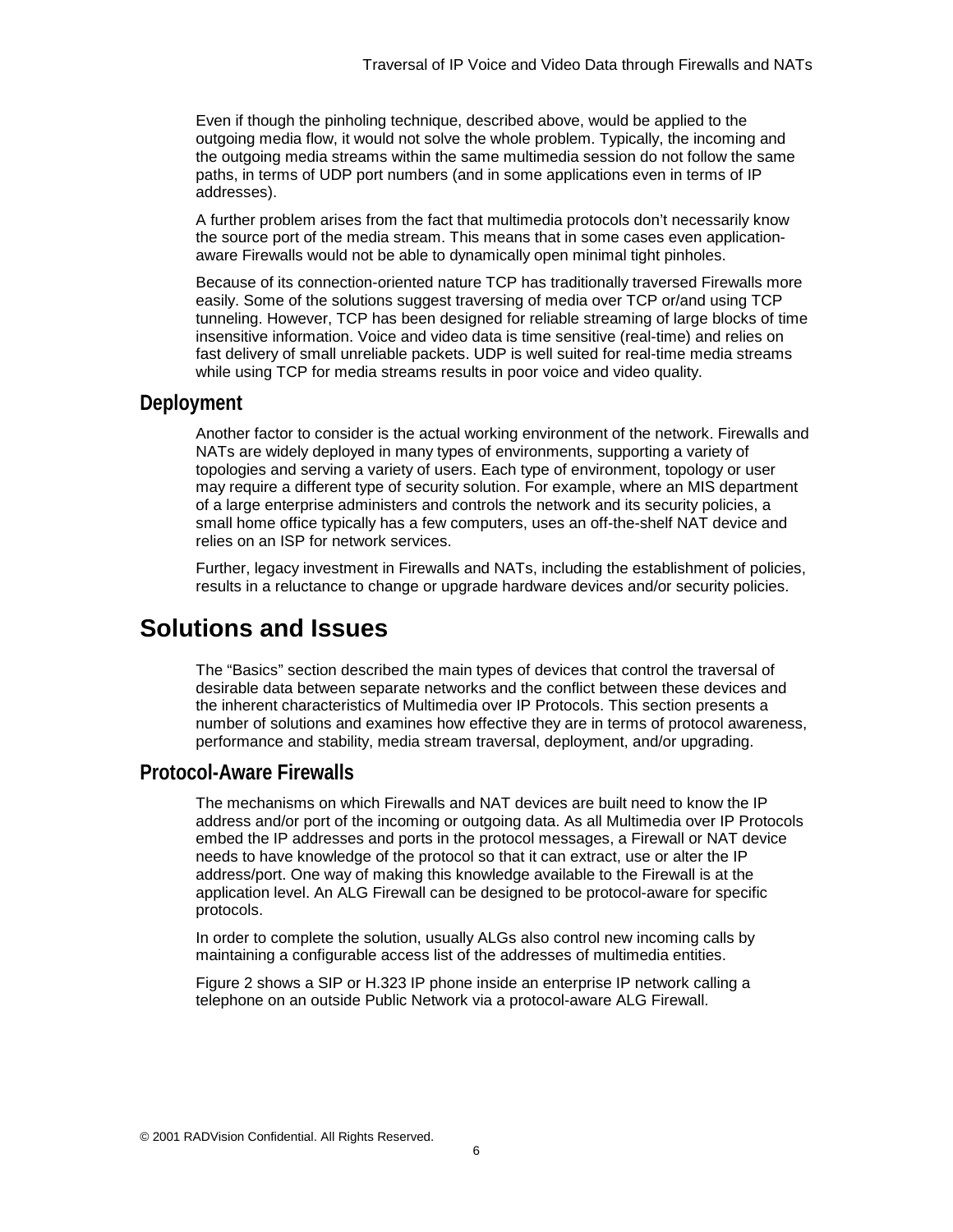<span id="page-6-0"></span>

**Figure 2: Protocol-Aware Firewall** 

#### **Issues**

Although the concept of a protocol-aware ALG Firewall seems a practical solution, the following issues should be considered:

#### Deployment and Upgrading

In systems where multimedia security schemes are implemented $4$  there is a major drawback. If the protocol messages are encrypted and the ALG is not an application layer trusted entity in possession of the necessary keys and algorithms, the inspection at the ALG level will fail.

As most Firewalls deployed in networks today are not multimedia protocol-aware they would have to be upgraded to become protocol-aware. In actual networks, a chain of Firewalls and NAT devices is usually deployed along the traversal path of the multimedia streams. In order to ensure multimedia traversal, each Firewall needs to be a protocolaware ALG. This means new investments and control changes to already deployed Firewalls.

Further, as multimedia protocols are on the technology edge and new versions of these protocols are frequently released, the ALGs need to be frequently upgraded to support new protocol versions.

The ALG approach is not applicable to SOHO environments, where simple NAT devices are widely in use.

#### Performance and Stability

ALG Firewalls are potential bottlenecks in the network since they require additional logic and processing to parse and understand the application protocol. Leading Firewall vendors provide development environments around their Firewalls. This enables third party vendors to develop and add-on their own functionality but it introduces additional security, stability and maintenance issues.

#### Availability

 $\overline{\phantom{a}}$ 

Most Firewalls currently available on the market are not multimedia protocol-aware. Although some Firewalls do support H.323 traversal, vendors do not all support the same or the latest version of H.323. Currently, there are no SIP-aware Firewalls in the market.

 $<sup>4</sup>$  Such as the ITU-T H.235 Recommendation, which is under the "umbrella" of H.323.</sup>

<sup>© 2001</sup> RADVision Confidential. All Rights Reserved.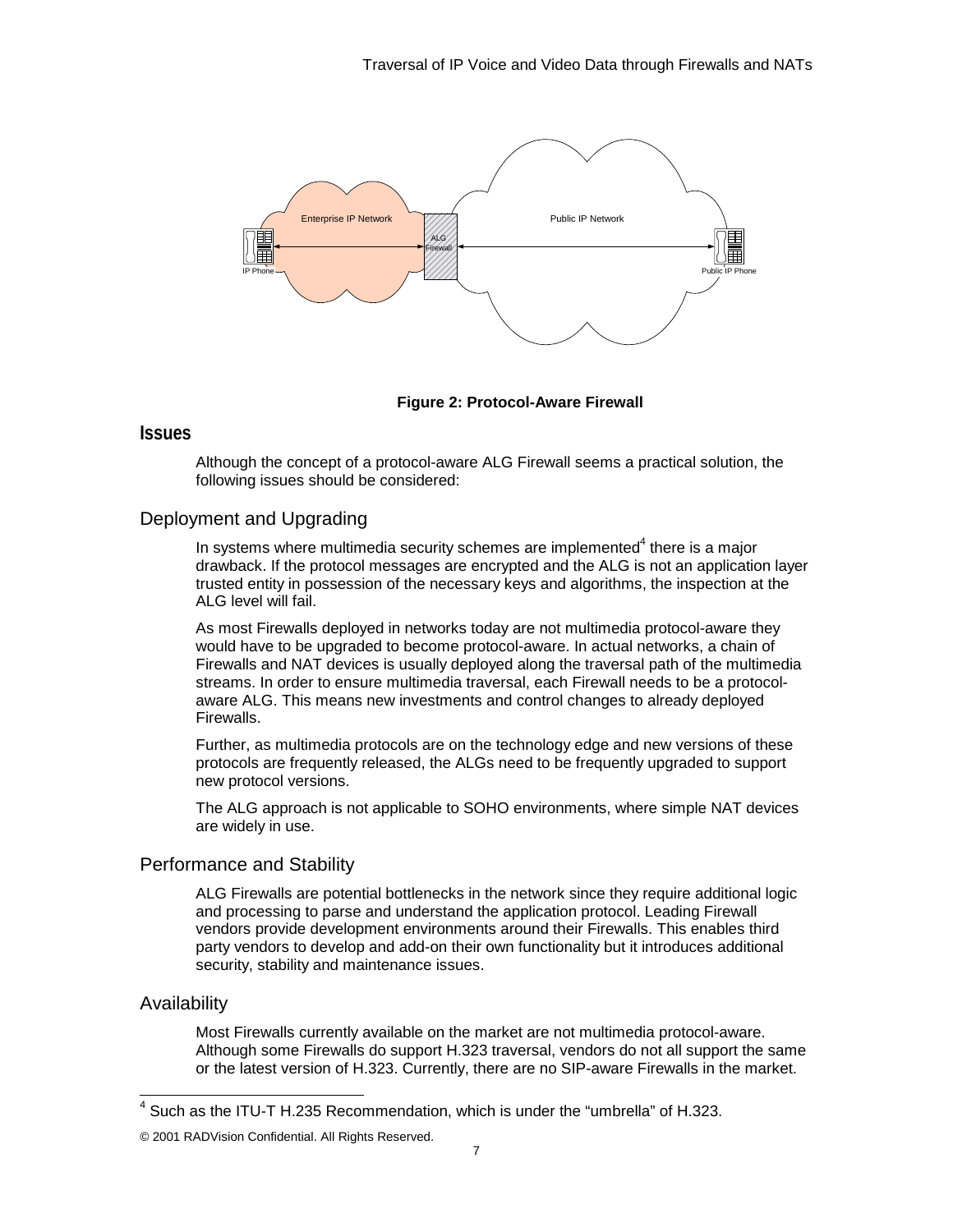<span id="page-7-0"></span>Certain vendors have declared that in the near future they will release ALG Firewalls with SIP functionality.

Some application level Firewalls are capable of performing NAT functions together with the Multimedia over IP Protocols but there are currently no stand-alone ALG NATs in the market.

### **Middlebox Communications**

Middlebox Communications<sup>5</sup> (MidCom) is an emerging concept that makes Firewalls and NAT devices more controllable through third parties.

The idea is to allow third party trusted applications to make policy decisions on behalf of the middle entities enforcing transport policies. These trusted applications should be able to communicate their needs to the devices in the "middle" using the new protocol to be defined by MidCom. Trusted third parties assist the Firewalls or NAT devices to operate without having to resort to embedding application intelligence. By doing this, the Firewalls or NAT devices continue to provide security services while remaining protocol agnostic at the application level.

Figure 3 shows a SIP or H.323 IP phone on an inside enterprise network calling a telephone on an outside Public Network via a Firewall. A simple but highly secure protocol, the MidCom protocol, is defined with the dedicated task of opening and closing transport ports (UDP and TCP) and/or managing NAT mappings at the Firewall/NAT. A protocol agent, residing on the Firewall, dynamically opens pinholes upon request of the SIP Proxy or standard gatekeeper.



**Figure 3: Middlebox Communications Solution** 

#### **Issues**

The Middlebox Communications approach solves the problem of encrypted communications. Unfortunately, the currently proposed schemes, especially for NAT environments, result in complicated scenarios requiring a considerable amount of coordination between many entities.

 5 The IETF has recently (2001) established a workgroup, Middlebox Communication (MidCom) to define this protocol. For more information see: www.ietf.cnri.reston.va.us/html.charters/midcom-charter.html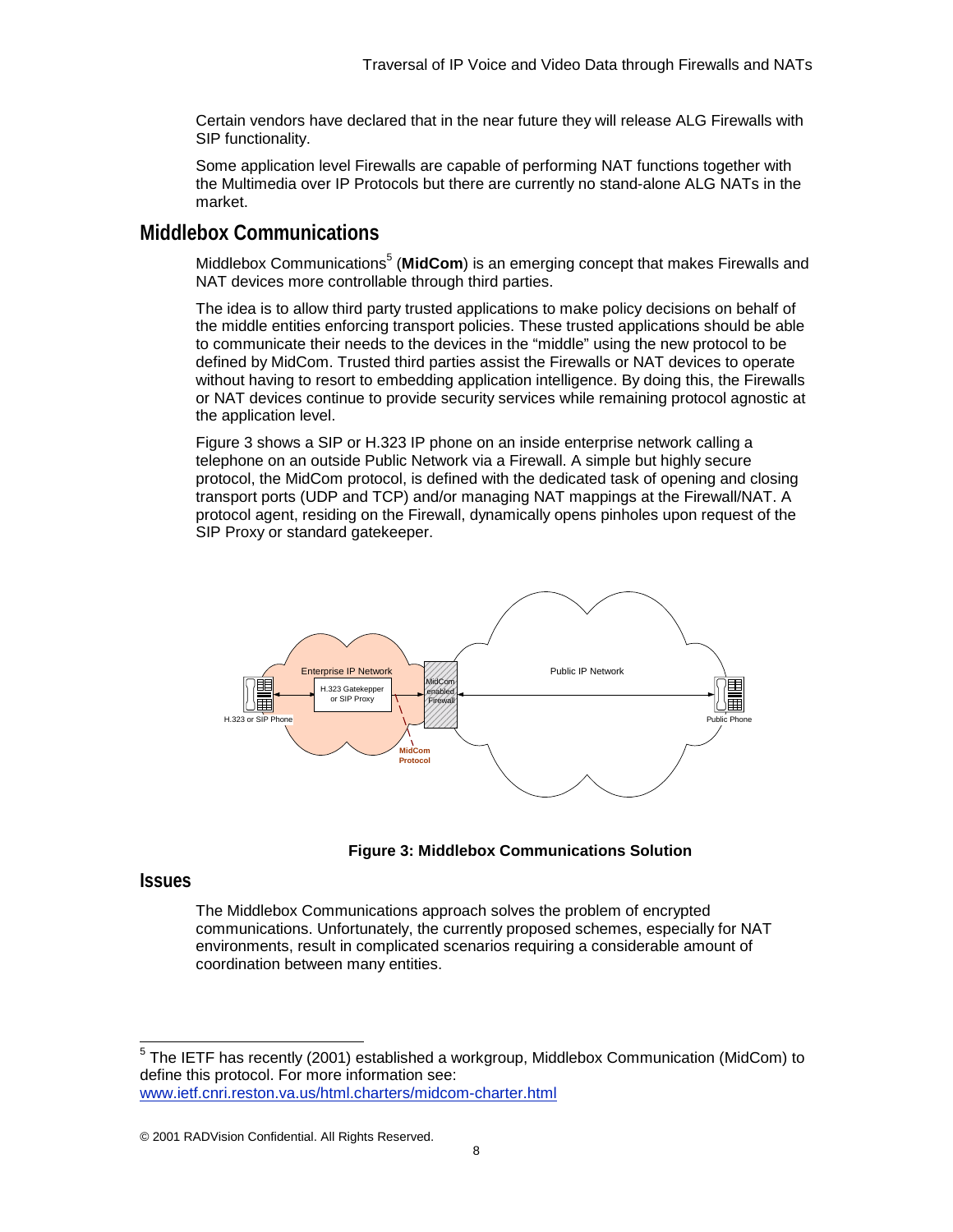#### <span id="page-8-0"></span>**Performance**

By offloading the resources required to process the protocols, the MidCom approach addresses performance issues in enterprise networks, where a multimedia IP protocol server such as a SIP Proxy or standard gatekeeper would be deployed anyway.

#### Deployment and Upgrading

The protocol agent, running in the Firewall, is protocol agnostic. Therefore, the deployment of Firewalls that support a MidCom protocol theoretically allow for a common infrastructure that supports all application protocols including various Multimedia over IP Protocols.

This kind of solution is suitable mostly for an enterprise as the enterprise administers its own Firewall. Further, for security purposes the SIP Proxy or standard gatekeeper is usually located behind the Firewall and the control protocol can thus also dynamically provide configuration information such as access lists.

Theoretically, MidCom is also suitable for ISP because an ISP could use a MidCom protocol to control a Firewall from outside of the Private Network. Practically, this is unlikely to happen because of security reasons. Furthermore, typically end users use two different service providers—one as a transport provider and the other as the multimedia or conference service provider.

#### Availability

The IETF MidCom Working Group is in a very early stage and no standard protocol definition is available yet. All currently available solutions are proprietary.

### **Application Servers**

One of the solutions that addresses the UDP and the *many holes<sup>6</sup>* issue is an Application Server that provides the functionality of a SIP Proxy or standard gatekeeper and also acts as a proxy for multimedia RTP/RTCP streams.

The Application Server can be decomposed further into a Call Signaling part and RTP/RTCP units that are tightly controlled by the Call Signaling  $unit<sup>7</sup>$ . By providing a proxy for RTP/RTCP streams in a single entity, the enterprise now has the ability to apply more restrictive rules to the Firewall.

An example of this type of solution places an Application Server behind an existing Firewall. The Firewall is configured to allow multimedia communications *from* and *to* the Application Server for both signaling and media. This reduces the number of *holes* that UDP requires.

Further, if NAT is activated in the Firewall, the Firewall can be configured to allow all *from* and *to* traffic to bypass the NAT service.

 6 See "Traversal of Media Streams" on page 5

 $7$  More precisely, these units don't need to be aware of RTP or RTCP. The forwarding may be accomplished on UDP and TCP layers.

<sup>© 2001</sup> RADVision Confidential. All Rights Reserved.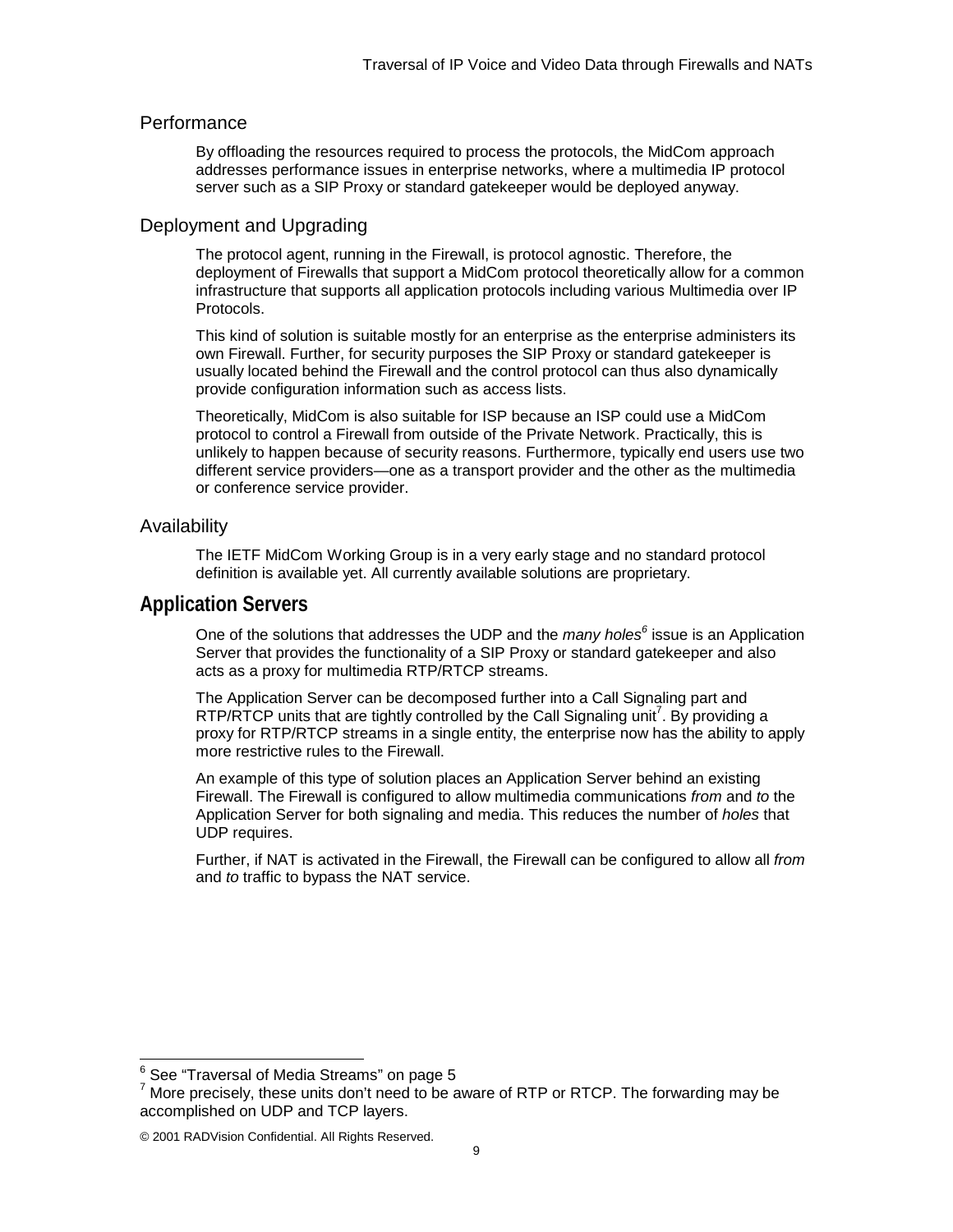

**Figure 4: Application Server with a dedicated Media Proxy** 

In order to protect the Application Server, and provide a realistic solution for networks where NAT is deployed, the Application Server can be placed in a so-called Demilitarized Zone (**DMZ**). The DMZ technique enables an enterprise to host Application Servers with public access while still protecting its Private Network. The DMZ technique utilizes a Firewall architecture consisting of three separate segments with different security priorities. One segment is for the trusted corporate Private Network, one segment is for the distrusted Public Network, and the third segment is the Demilitarized Zone. Typically, the DMZ contains devices accessible to Internet traffic, such as Web (HTTP) servers, FTP servers, e-mail (SMTP) servers and DNS servers. For these types of services, logically the DMZ resides between the Public (Internet) and the Private Networks.<sup>8</sup>



**Figure 5: Application Server within a Demilitarized Zone** 

In the scenario shown in Figure 5, the DMZ is schematically implemented by a single Firewall with three different sets of rules represented in the picture by FW1, FW2 and FW3. The FW1 rules do not usually allow for any multimedia communications. In addition, NAT is activated to shield the private IP addresses from the Public Network.

The Application Server is located in the DMZ.

<sup>————————————————————&</sup>lt;br><sup>8</sup> A DMZ can be built using a single Firewall that has more than two NICs and an ability to configure a separate set of rules for each NIC. Alternatively, a DMZ can be built using a number of simple Firewalls, Gateways, and a NAT

<sup>© 2001</sup> RADVision Confidential. All Rights Reserved.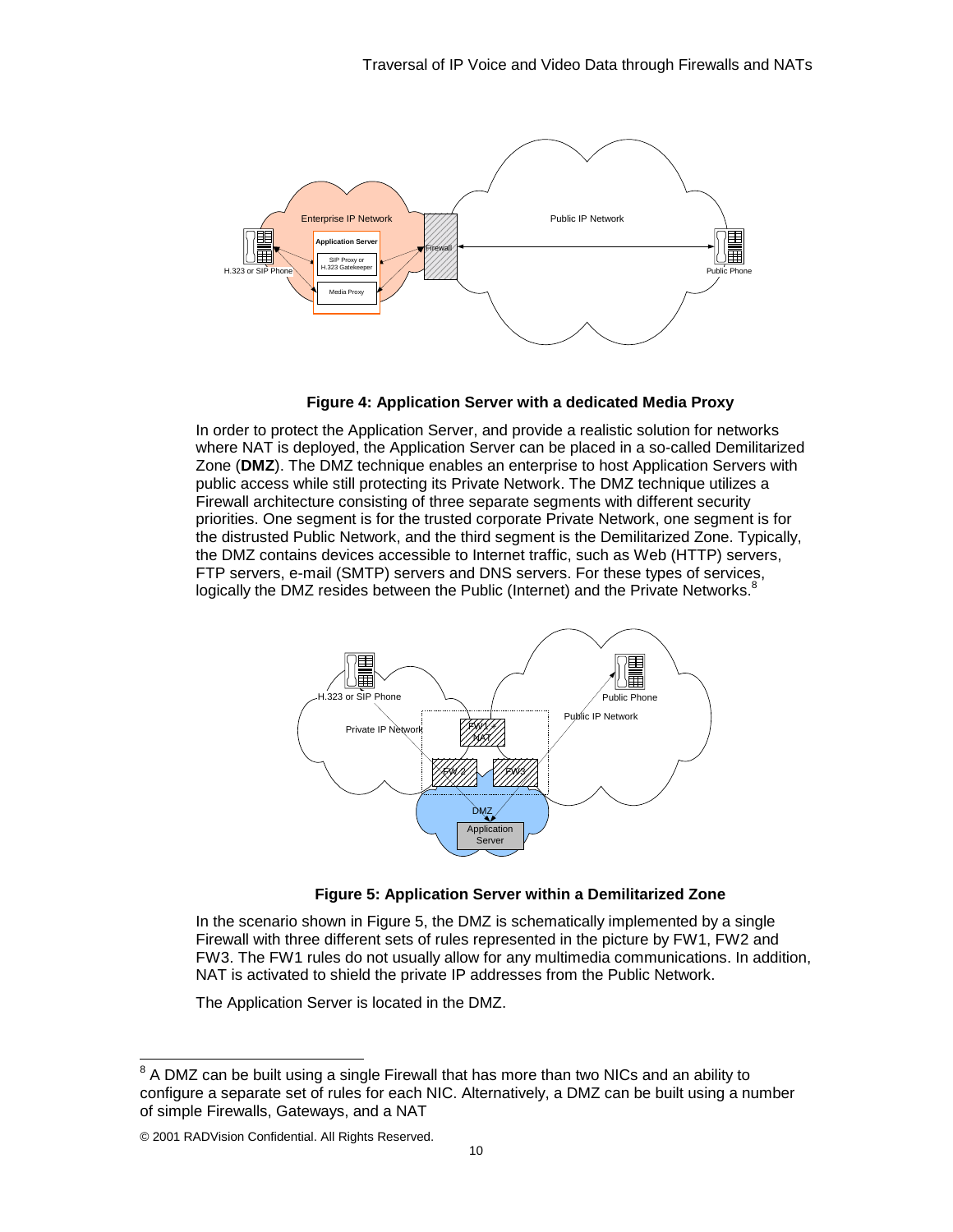<span id="page-10-0"></span>On the Public Network side, the Application Server appears as a public SIP Proxy or standard gatekeeper that receives communications for enterprise users by their aliases. The destination address for both signaling and media streams is that of the Server itself. The SIP Proxy or the gatekeeper uses application layer address translation to cross the boundaries between public and private addressing schemes.

If the enterprise wishes to have open multimedia communications, FW3 rules would allow traffic to flow *from* and *to* the Application Server's public addresses. If the enterprise wishes more restrictive public communications, a limited list of specific allowed public addresses would be configured at FW3.

The Application Server uses a local addressing scheme towards the Private Network. For tighter security, FW2 rules may be defined to allow multimedia communications *from* and *to* the Application Server only.

#### **Issues**

#### Availability

A number of well-known vendors provide variations of Application Servers. All of them are *proxy* to the media. Usually these Application Servers have many configuration options in order to support various topologies defined by the enterprise.

## **Virtual Private Network (VPN) and Secure Tunneling**

VPN technology is one of the approaches being used today for providing secure communications over IP Networks. Looking to the future, Virtual Private Routed Networks (VPRN), which will ensure both security and QoS characteristics, promises to be an attractive solution for Multimedia over IP communications.

Usually, the IPSec $<sup>9</sup>$  layer below the UDP and TCP is used to provide secure IP</sup> communications. There is a conceptual problem with an IPSec based VPN technology as it has its own mechanisms that are not viable for NAT, particularly NAPT. The IPSec layer uses its own link identifier instead of UDP or TCP ports, on which NAPT is based, and further, the layers above the IPSec, which include UDP and TCP, are encrypted.<sup>1</sup>

<sup>9</sup> **IP SEC**urity is a security protocol from the IETF that provides authentication and encryption over the Internet.

<sup>&</sup>lt;sup>10</sup> Currently IETF has started work for tunneling IPSec communications over open UDP connections in order to resolve the "VPN through NAT" problem.

<sup>© 2001</sup> RADVision Confidential. All Rights Reserved.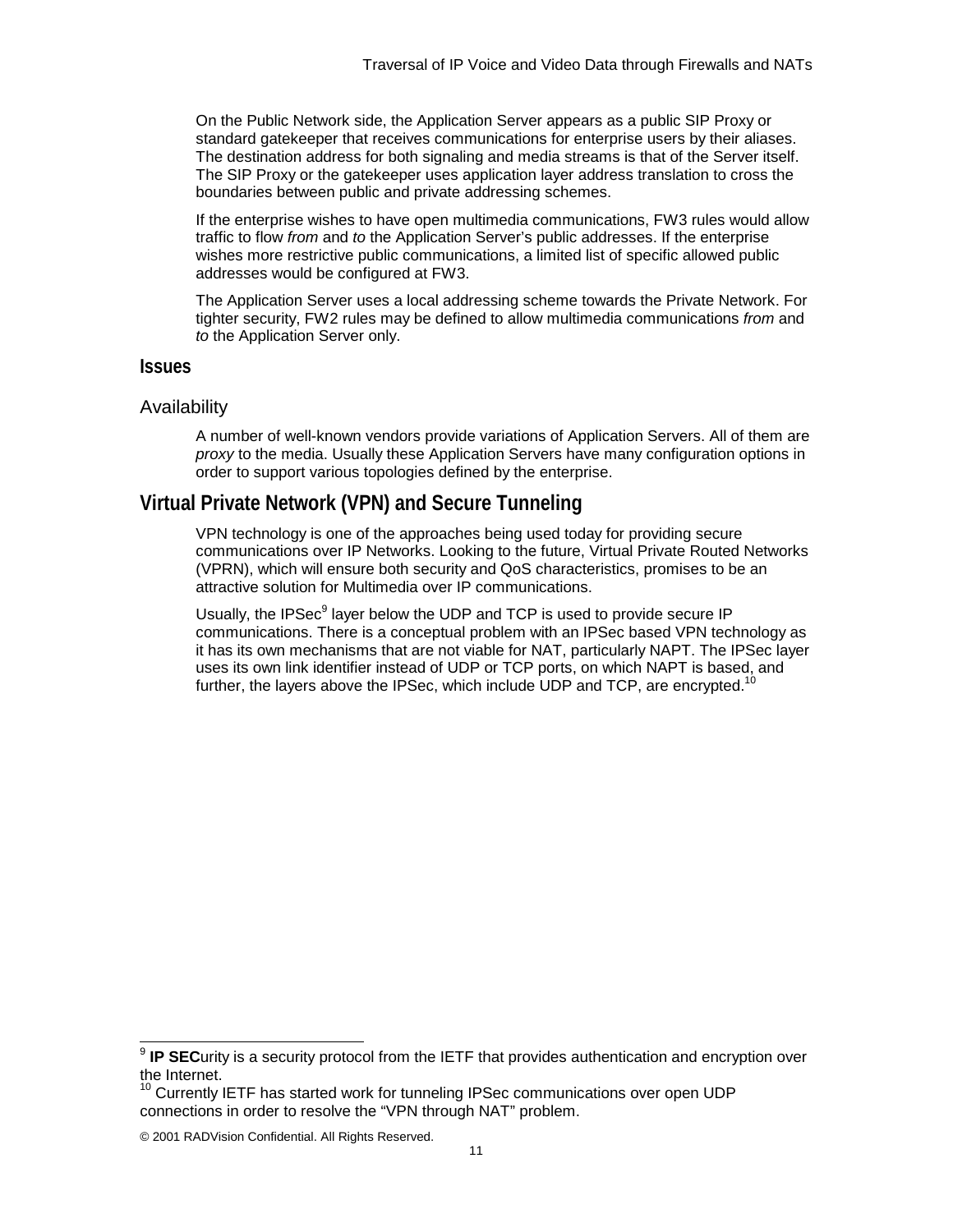<span id="page-11-0"></span>

**Figure 6: Using VPN** 

#### **Issues**

The VPN solution is very secure. Its major drawback is that it only allows for communication among sites belonging to the same VPN, and does not allow for connectivity *from* and *to* end users or services located on a Public Network.

Following are further issues to consider:

#### Deployment and Upgrading

In order to resolve the NAPT traversal problem, it is possible to choose a solution based on a single manufacturer that provides an application that integrates the Firewall, NAPT and VPN functions.

When communications are required between separate networks that have their own NAT private schemes none of the solutions are trivial. Again, SOHO environments that make use of stand-alone NAT solutions present acute problems for the use of IPSec technology.

It is possible to overcome the obstacles described above by implementing creative proprietary *VPN for multimedia* schemes, without actually using IPSec technology. For example, an approach would be to use an ALG or a Proxy, residing behind the Firewall/NAT, which makes as few as possible pinholes in the Firewall, even for the traversal of media streams. To achieve this, the ALG or Proxy can tunnel or multiplex the multimedia data over a small number of TCP, HTTP, or secure HTTP channels.

## **Application Server Agent**

The Application Server Agent solution offers a totally new way of decomposing an Application Server. This solution is a combination of ideas borrowed from the "[Virtual](#page-10-0)  [Private Network \(VPN\) and Secure Tunneling"](#page-10-0) solution with a straightforward way of addressing the NAT issues related to traversal of media over UDP, as described in "[Traversal of Media Streams"](#page-4-0).

An Application Server implements all the application logic from outside the Firewall and works together with an Agent located in the Private Network. Using a simple secure protocol, the Application Server instructs its Agent through a well-known rule in the Firewall. Upon receipt of the instructions, the Agent performs UDP and TCP transport layer switching and/or multiplexing of packets in both directions.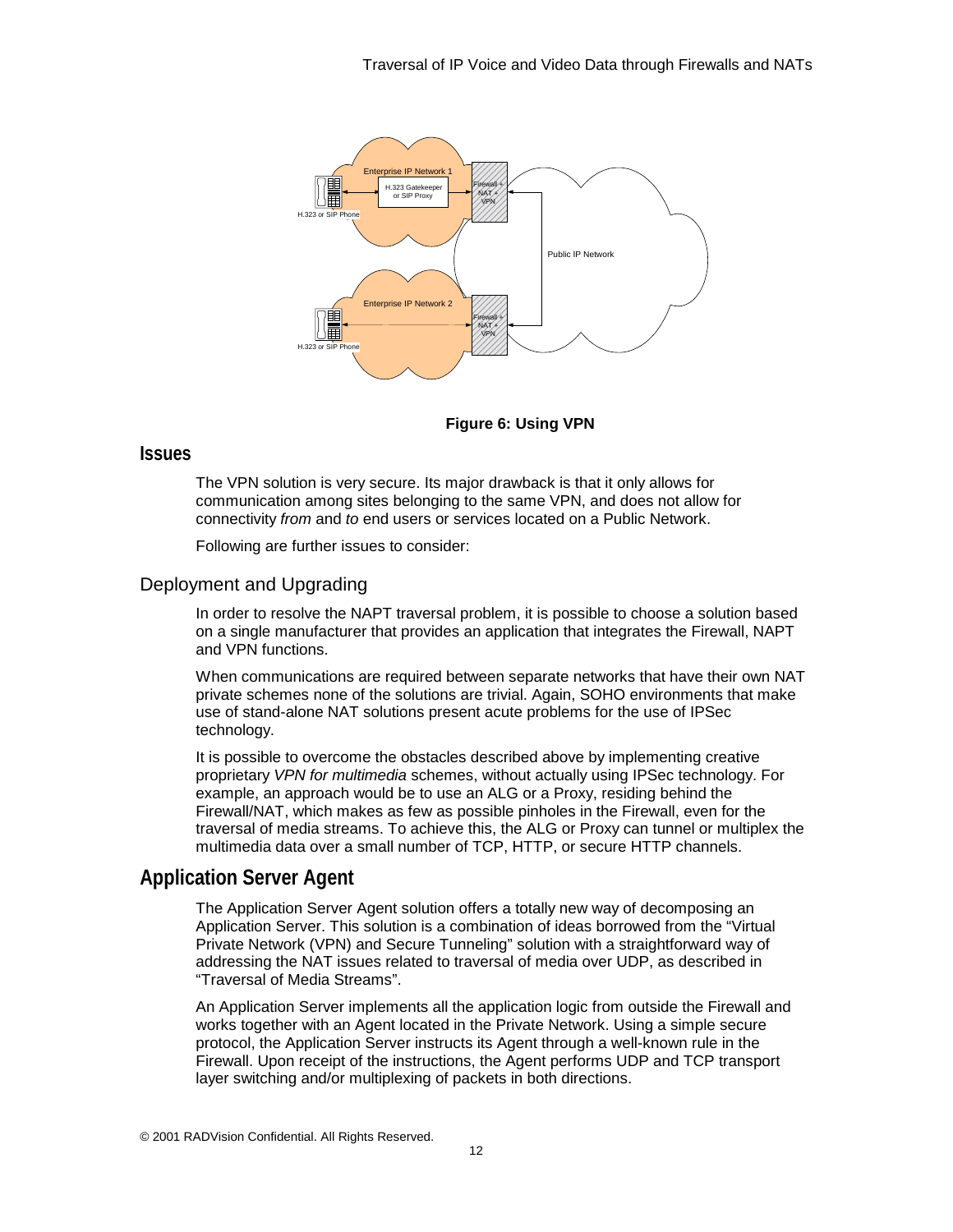The communication between the Application Server and its Agent requires a very limited number of rules and pinholes through the Firewall. The multimedia data (signaling and RTP media streams) are either logically or physically multiplexed or tunneled through the pinholes.

The Application Server together with its Agent logically comprises a SIP Proxy or gatekeeper for both Private and Public Networks as shown in Figure 7 below.



#### **Figure 7: Application Server Agent Decomposition**

In certain implementations, the multimedia packets do not carry additional multiplexing information. In order to associate packets to a call or a media stream, the Application Server and its Agent use the information exchanged by the control protocol and the IP transport addresses of the packets.

[Figure 8](#page-13-0) shows this solution applied in an ISP/SOHO topology. The ISP hosts the Application Server inside its DMZ. The Application Server is protected by the ISP Firewall and provides connectivity between the two Private Networks. These Private Networks are subscribed to the ISP service and run Agents inside the networks.

As shown in [Figure 8,](#page-13-0) the ISP provides connectivity to public users or other ISPs using standard multimedia protocols. In this case the list of the public users/ISPs can be configured in the ISP Firewall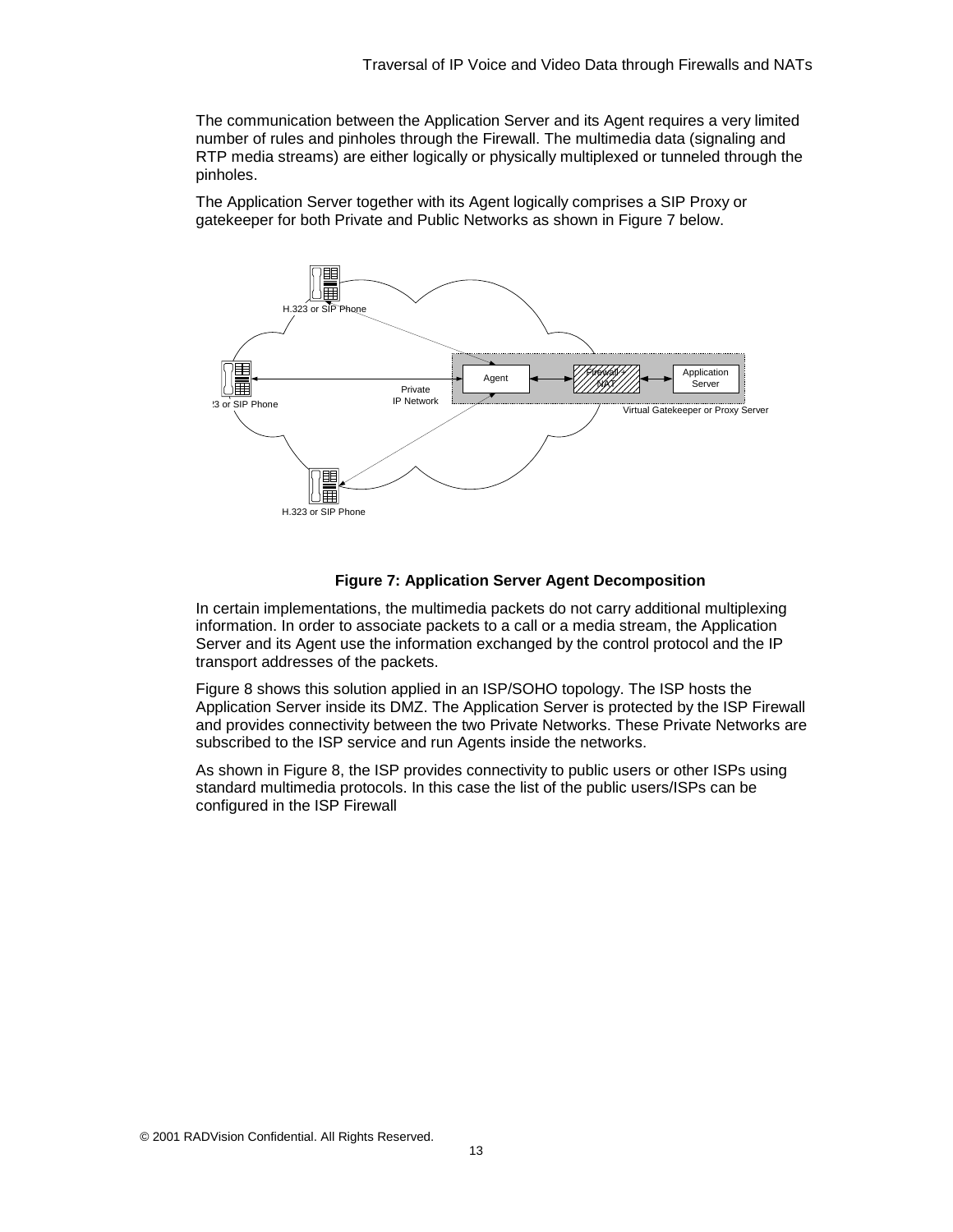<span id="page-13-0"></span>

#### **Figure 8: Application Server Agent in an ISP Topology**

#### **Issues**

This new Application Server decomposition provides an effective solution for ISP and enterprise environments. Following are issues to consider:

#### Deployment and Upgrading

As there is currently no standard (although there are attempts to start a working group in the IETF) the control protocol running between the Application Server and its Agent is a proprietary solution.

In the Application Server Agent solution the Application Server is located at the premises of the Service Provider and is considered a trusted entity.

This solution does not compromise Firewall security because it is not based on Firewall and NAT control beyond a small number of static rules and utilization of pinholing methods in use on the Internet today.

If Firewall configuration is not available and/or it does not support pinholing, the wellknown TCP traversal rules may be used and the solution still works. In the worst case, all the traffic can be tunneled through these holes that are the lowest common denominator for all Firewalls. For example, as a last resort you can tunnel using TLS/SSL on the HTTP port 443. Thus, the solution is also viable for complicated topologies involving a chain of uncontrolled and/or unknown Firewalls and NAT.

The Application Server Agent is application protocol agnostic because it performs packet switching on the Transport Layer only. Thus, the same Agent can be implemented and deployed for all multimedia protocols such as H.323, SIP, MGCP and MEGACO/H.248.

A single Agent can theoretically serve an unlimited number of users in the Private Network. Alternatively, a separate Agent that resides either in the same device or in an external box can be deployed for each end-user.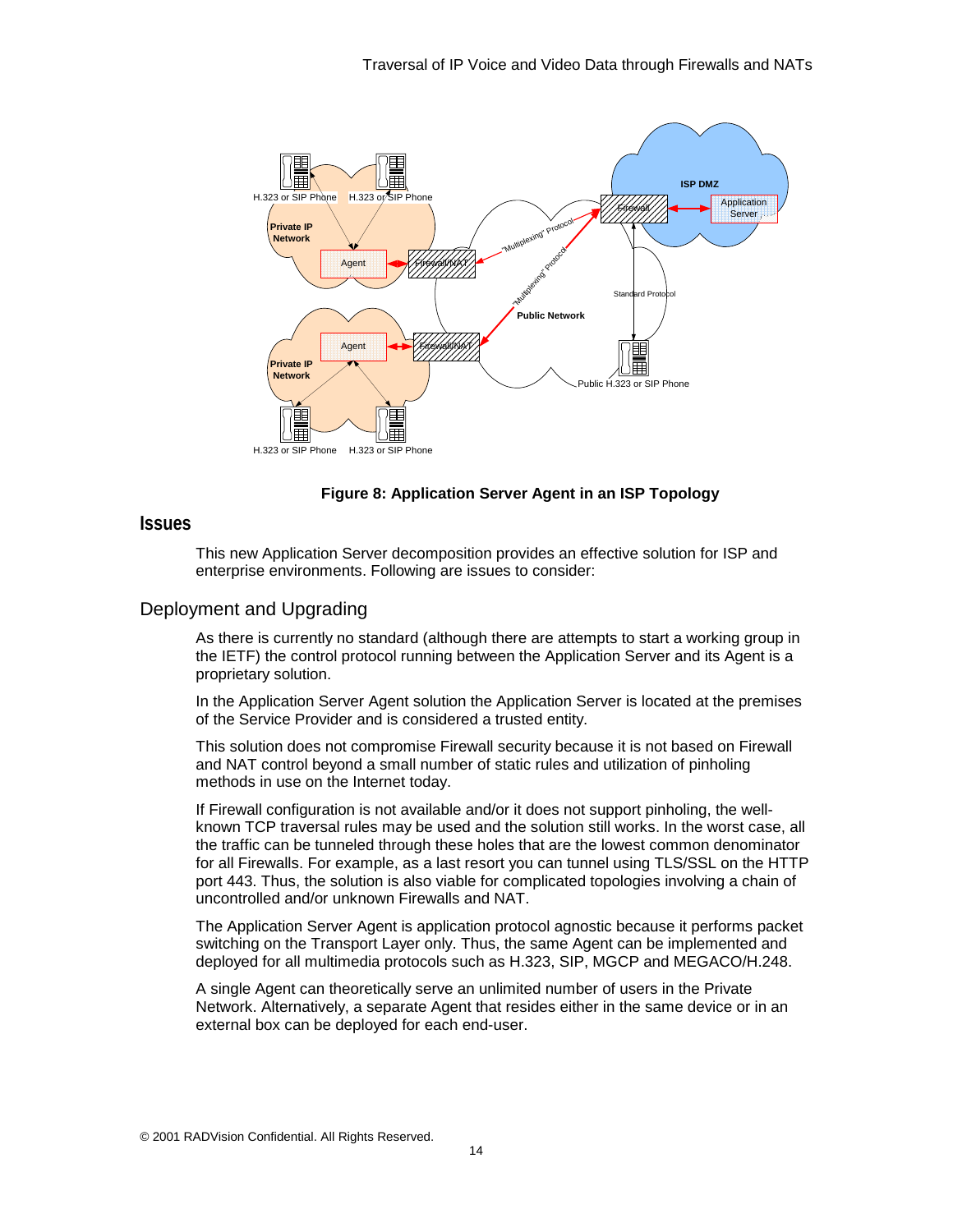# <span id="page-14-0"></span>**SIP Proposal**

A SIP solution targeted for a SOHO/ISP environment has been proposed in an IETF  $\text{drift}^{11}$ . In this solution the end user has little or no control over the Firewall or NAT, and the Firewall or NAT is completely ignorant of SIP. The solution may be applied for enterprises as well.

The resultant flow of signaling and media resembles the Application Server Agent approach described above. The SIP Solution differs from the Application Server Agent solution mainly because the SIP User Agents and Proxy Servers themselves implement the Firewall and NAT-oriented logic (according to the draft).

The assumption here is that SIP entities are aware of the Firewall/NAT deployment and use special techniques and additional procedures to work in this topology. This premise for network distributed support of Firewalls and NATs is based on significant functional changes to SIP systems and still needs to be proven for real deployment. The solution proposes TCP based call establishment, use of new SDP extensions and changes in RTP/RTCP operations.



**Figure 9: SIP Solution** 

# **Conclusions**

-

In recent years the IP-Centric Conferencing industry has been slowly moving from an experimental stage to real deployment. As a result of this trend, the Firewalls/IP "predicament" has become evident and many solutions have been proposed on the market. Due to the complexity of the problem and a variety of existing topologies, different solutions should be applied for different cases.

If the Private Network needs to be isolated, a VPN, providing NAT functionality and ensuring appropriate QoS, is the simplest option to deploy.

For those who want to move Multimedia over IP communication to a global arena, the solutions and issues discussed in this paper indicate that the most promising options are:

 $11$  J. Rosenberg and H. Schulzrinne describe this solution in the IETF "draft-rosenberg-sip-entfw-02.txt".

<sup>© 2001</sup> RADVision Confidential. All Rights Reserved.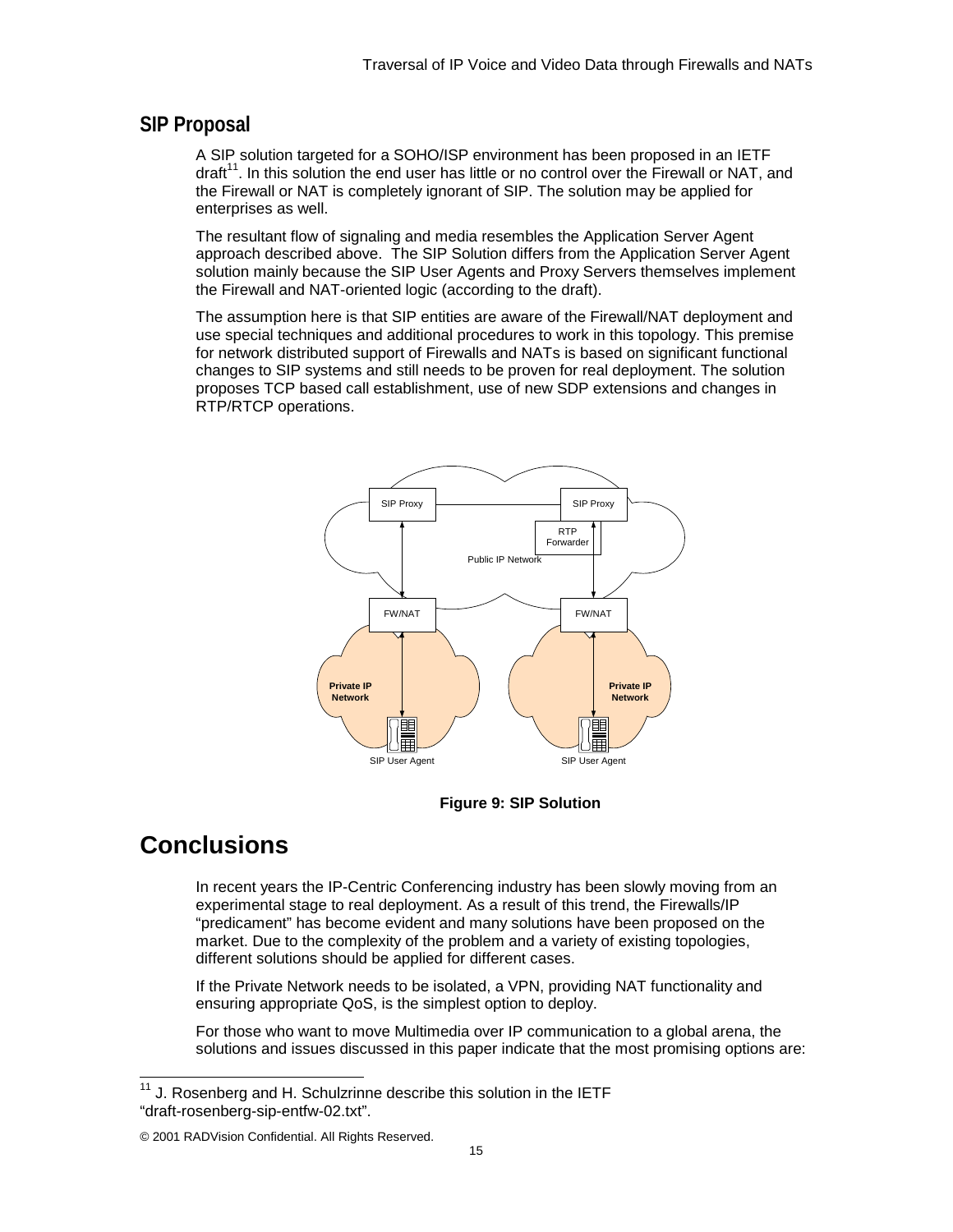#### **Protocol-aware Firewall**

The most straightforward solution for an enterprise would be to deploy and continually upgrade a multimedia protocol-aware Firewall. However, the Protocolaware Firewall solution ceases to be viable in environments where multimedia security schemes are deployed.

#### **Application Server**

This solution has an Application Server that combines the functionality of a standard gatekeeper or SIP Proxy with those of a proxy for RTP/RTCP multimedia streams. The Application Server can also perform address translation functions.

Placing the Application Server in a DMZ of the enterprise improves the feasibility and security of the solution significantly. It allows for simpler functionality of the Application Server reducing the cost of its development, deployment and maintenance. In other words, with a DMZ, the division of labor between the non application-aware Firewall or NAT and the Application Server is achieved in the most balanced way.

The Application Server can be further decomposed into the Call Signaling part and the RTP/RTCP units. This decomposition improves scalability of performance and provides a call signaling protocol-agnostic implementation of the media proxies.

#### **Application Server Agent**

To date, the most promising solution for ISP and consequently, SOHO environments, is the Application Server Agent. Assuming that SOHO environments do not deploy application-aware Firewalls or Firewalls with high-end Application Servers, a solution using a protocol-agnostic but simple Agent inside the Private Network is most attractive.

The proposed SIP solution suggests a similar approach but defines new procedures within SIP in order to support it. Currently the SIP draft is a moving target and requires numerous network devices to coordinate at the application level in order to overcome Firewall/NAT potential deployment.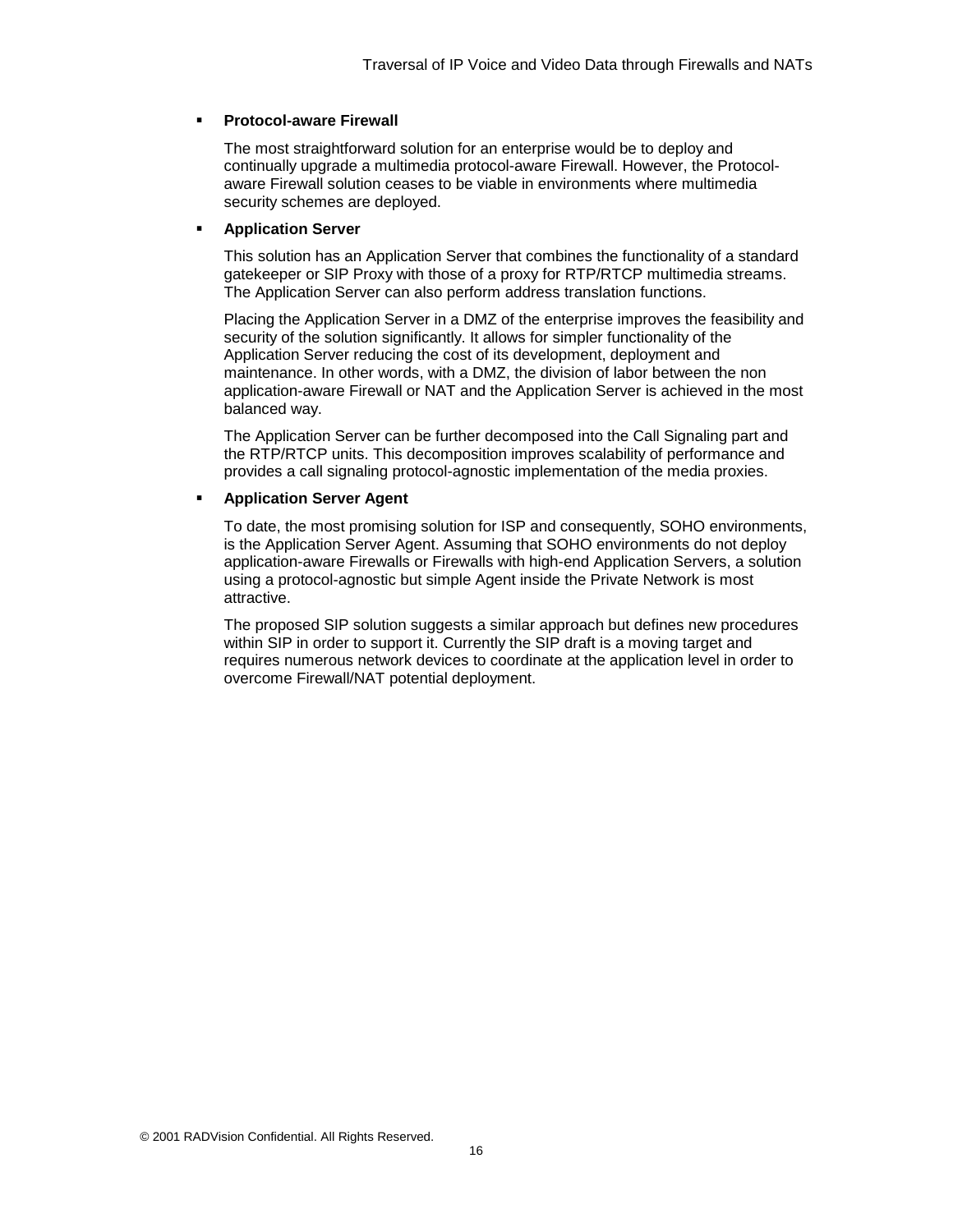# <span id="page-16-0"></span>**Table of Comparison**

The following table summarizes the main features offered by the solutions described in this white paper.

|                                           | <b>Suitable for</b><br>Enterprise/<br><b>ISPs</b> | <b>Requires</b><br><b>Firewall/</b><br><b>NAT</b><br><b>Upgrades</b> | <b>Additional</b><br><b>Proxying</b><br>of Media | Level of<br><b>Maintenance</b> | <b>Needs</b><br><b>Changes to</b><br><b>Multimedia</b><br>over IP<br><b>Protocols</b> |
|-------------------------------------------|---------------------------------------------------|----------------------------------------------------------------------|--------------------------------------------------|--------------------------------|---------------------------------------------------------------------------------------|
| <b>VPN</b>                                | Enterprise                                        | Yes                                                                  | No                                               | Low                            | No.                                                                                   |
| <b>ALG</b>                                | <b>Both</b>                                       | Yes                                                                  | No                                               | High                           | No.                                                                                   |
| <b>MidCom</b>                             | Enterprise                                        | Yes                                                                  | No                                               | High                           | Not certain<br>yet                                                                    |
| <b>Application</b><br><b>Server</b>       | Enterprise                                        | No                                                                   | Yes                                              | Low                            | No.                                                                                   |
| <b>Tunneling</b>                          | Enterprise                                        | No                                                                   | Yes                                              | Medium                         | No.                                                                                   |
| <b>Application</b><br><b>Server Agent</b> | <b>Both</b>                                       | No                                                                   | Yes                                              | Low                            | No.                                                                                   |
| <b>SIP Proposal</b>                       | <b>Both</b>                                       | No                                                                   | Yes                                              | Medium                         | Yes                                                                                   |